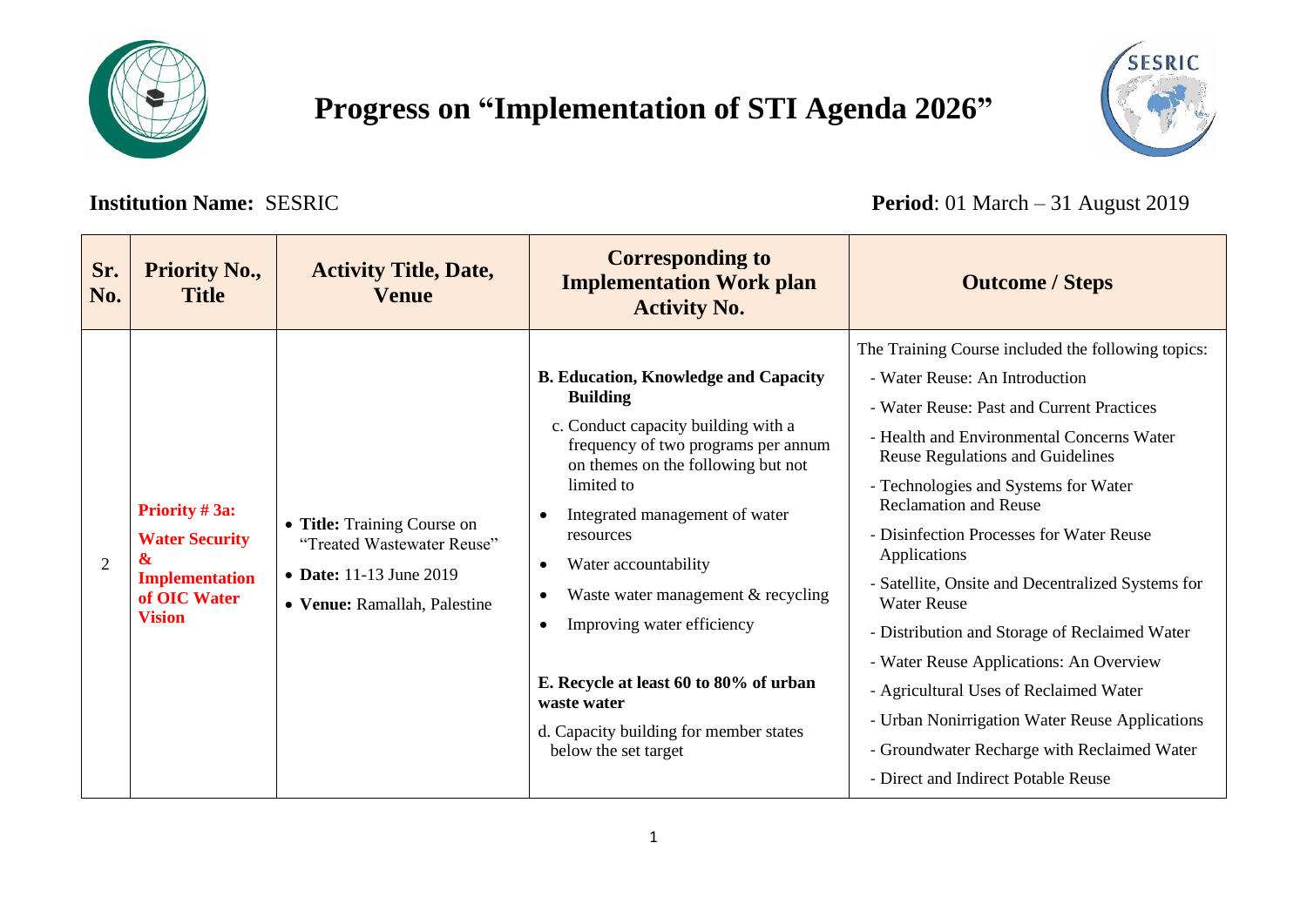| Sr.<br>No.     | <b>Priority No.,</b><br><b>Title</b>                                                                    | <b>Activity Title, Date,</b><br><b>Venue</b>                                                                                                                                                 | <b>Corresponding to</b><br><b>Implementation Work plan</b><br><b>Activity No.</b>                                                                                     | <b>Outcome / Steps</b>                                                                                                                                                                                                                                                                                                                                                                                                                                                                                                                                                                                                                      |
|----------------|---------------------------------------------------------------------------------------------------------|----------------------------------------------------------------------------------------------------------------------------------------------------------------------------------------------|-----------------------------------------------------------------------------------------------------------------------------------------------------------------------|---------------------------------------------------------------------------------------------------------------------------------------------------------------------------------------------------------------------------------------------------------------------------------------------------------------------------------------------------------------------------------------------------------------------------------------------------------------------------------------------------------------------------------------------------------------------------------------------------------------------------------------------|
| $\overline{4}$ | Priority #3b:<br><b>Safety of Water,</b><br><b>Food and the</b><br><b>Environment</b>                   | • Title: Technical Mission on<br>"Investigation of Vegetable<br>Growing Techniques" in<br>Uganda<br>• Date: 12-14 March 2019<br>• Venue: Kampala, Uganda                                     | <b>IV.</b> Generating collaboration for<br>funding & implementation<br>8. Public and private sector<br>collaboration for agribusiness and<br>infrastructural upgrade. | The visit was part of a pilot project designed by the<br>Islamic University in Uganda (IUIU) to enhance the<br>capacities of rural imams in Eastern Uganda in<br>modern agriculture production, communication and<br>counselling. A team of experts from Alata<br>Horticultural Research Institute in Mersin, Turkey,<br>visited various stakeholders in the capital of<br>Uganda, Kampala, to discuss ideas on how to<br>develop the project in the area of subject matter.                                                                                                                                                                |
| 5              | <b>Priority #3b:</b><br><b>Safety of Water,</b><br><b>Food and the</b><br><b>Environment</b>            | • Title: Training Course on<br>"Design and Engineering of<br>Cold Storages and Design and<br>Engineering of Hydroponic<br>Greenhouse"<br>• Date: 22-26 April 2019<br>• Venue: Mersin, Turkey | IV. Generating collaboration for<br>funding & implementation<br>8. Public and private sector<br>collaboration for agribusiness and<br>infrastructural upgrade.        | SESRIC organised the training course on<br>"Designing and Engineering of Cold Storage and<br>Hydroponic Greenhouses" for the experts from the<br>Ministry of Agriculture, Irrigation and Livestock<br>(MAIL) of Afghanistan. Provided by Alata<br>Horticultural Research Institute in Mersin, the<br>training was organised within the framework of the<br>OIC Agriculture Capacity Building Programme and<br>aimed to strengthen the Afghan cold storage chain<br>for perishable products in consumer markets,<br>facilitate the linkage between grower, traders and<br>consumers, as well as help assure better prices for<br>the market. |
| 6              | Priority $#7$ :<br><b>Managing Big</b><br>Data with<br><b>Security in the</b><br><b>Digital Economy</b> | • Title: Study Visit on "IT<br>Security in National Statistical<br>Office Setting" to Turkey<br>• Date: 22-25 July 2019<br>• Venue: Ankara, Turkey                                           | a. Series of workshop of digital skills<br>development in the OIC region                                                                                              | Paid by experts from Palestinian Central Bureau of<br>Statistics (PCBS) to Turkish Statistical Institute, the<br>study visit aimed at sharing expertise on the topics<br>related to IT Infrastructure, Monitoring and Alerting<br>Systems, Security Solutions at Network Perimeter<br>and ISO 27001 Information Security Management<br>Systems in National Statistical Office Setting.                                                                                                                                                                                                                                                      |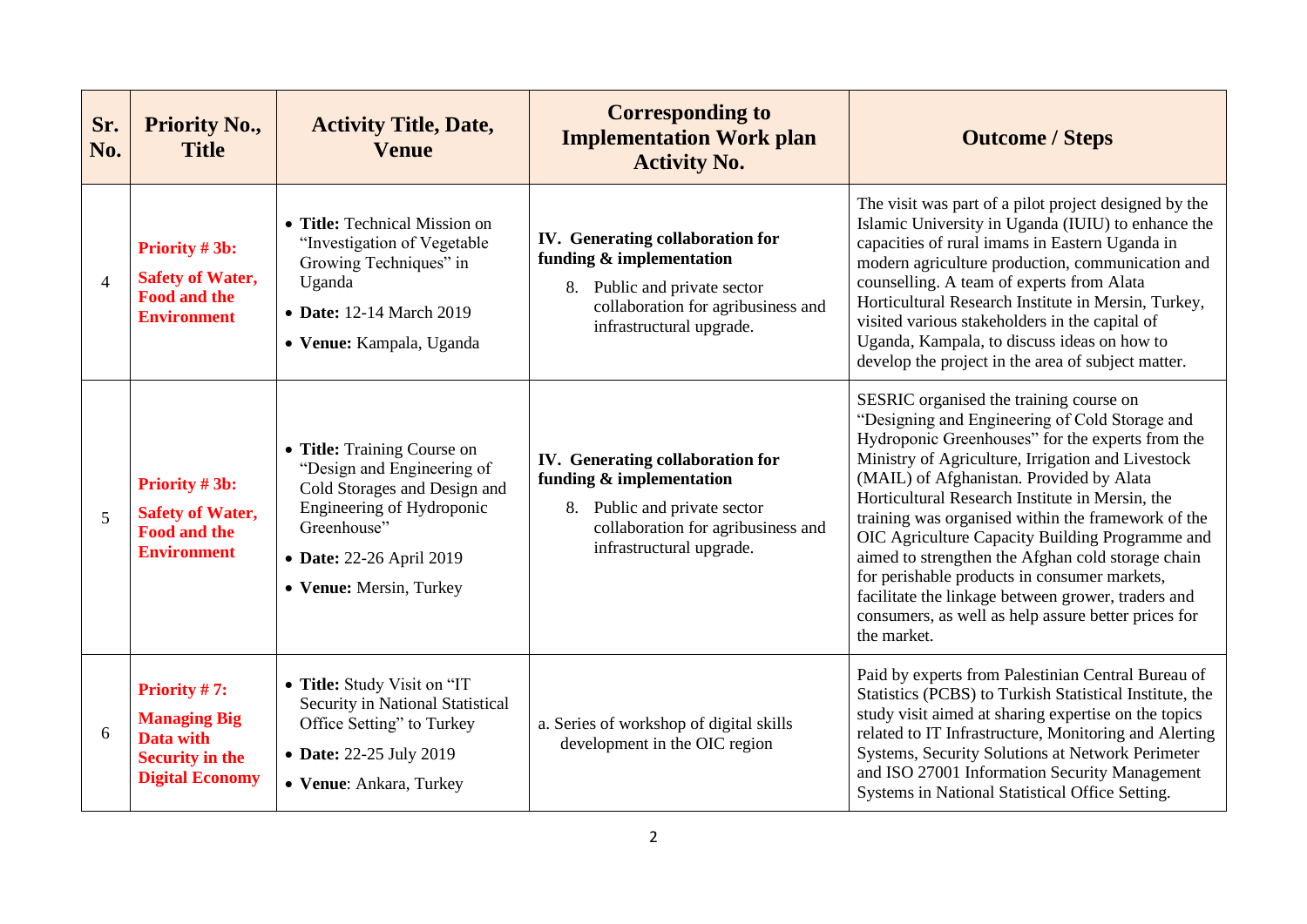| Sr.<br>No.     | <b>Priority No.,</b><br><b>Title</b>                                                                               | <b>Activity Title, Date,</b><br><b>Venue</b>                                                                                                           | <b>Corresponding to</b><br><b>Implementation Work plan</b><br><b>Activity No.</b>                                                                                                                                                                                         | <b>Outcome / Steps</b>                                                                                                                                                                                                                                                                                                                                                                                                                                                                                                                           |
|----------------|--------------------------------------------------------------------------------------------------------------------|--------------------------------------------------------------------------------------------------------------------------------------------------------|---------------------------------------------------------------------------------------------------------------------------------------------------------------------------------------------------------------------------------------------------------------------------|--------------------------------------------------------------------------------------------------------------------------------------------------------------------------------------------------------------------------------------------------------------------------------------------------------------------------------------------------------------------------------------------------------------------------------------------------------------------------------------------------------------------------------------------------|
| $\overline{7}$ | <b>Priority #7:</b><br><b>Managing Big</b><br>Data with<br><b>Security in the</b><br><b>Digital Economy</b>        | • Title: Workshop on "Digital<br>Skills Development in OIC<br>Countries"<br>• Date: 25-26 June 2019<br>• Venue: Istanbul, Turkey                       | a. Series of workshop of digital skills<br>development in the OIC region<br>b. Study on readiness and effectiveness of<br>digital skills development program in<br>OIC region<br>c. Development of digital skills<br>development platform for the OIC<br>member countries | The 2-day workshop provided a platform for<br>participants to discuss the impacts, challenges, and<br>opportunities of the new concept of work and<br>identify best practices in digital skill development.<br>Moreover, the participants found the opportunity to<br>introduce their countries' experiences,<br>implementations and plans and listen to private<br>sector case examples.                                                                                                                                                        |
| 8              | <b>Priority #7:</b><br><b>Managing Big</b><br><b>Data with</b><br><b>Security in the</b><br><b>Digital Economy</b> | Title: Study Visit on "IT Security<br>in National Statistical Office<br>Setting" to Turkey<br>• Date: 17 June - 19 July 2019<br>• Venue: Bursa, Turkey | b. Creating and enhancing common set of<br>cyber security standards, policies,<br>procedures and best practices.)<br>c. Implementing cyber security skills<br>development to build capabilities in<br>cyber security.                                                     | The Turkish Statistical Institute (TurkStat) hosted<br>the study visit for two delegates from the Palestinian<br>Central Bureau of Statistics (PCBS). The aim of the<br>Study Visit was to provide an opportunity for the<br>participants to observe the relevant practices in<br>Turkey and exchange experiences on the topics<br>related to IT Infrastructure, Monitoring and Alerting<br>Systems, Security Solutions at Network Perimeter<br>and ISO 27001 Information Security Management<br>Systems in National Statistical Office Setting. |
| 9              | #10. Enhancing<br><b>Intra-OIC</b><br><b>Cooperation</b>                                                           | • Title: Capacity Development<br>Training on 'Technology<br>Incubation and Transfer'<br>• Date: 17 June - 19 July 2019<br>• Venue: Bursa, Turkey       | 9. Share OIC expertise in the development<br>of Technology parks<br>3. Workshops on knowledge economy and<br>promotion of entrepreneurship<br>activities in OIC region.                                                                                                   | The aim of the project is to promote technology<br>localisation in Sudan and, in particular, to enhance<br>the capacities of ACT in technology incubation.<br>ACT was established in Khartoum in 2008 to<br>encourage development and investment in various<br>fields of technology.                                                                                                                                                                                                                                                             |
| 10             | Priority #11:<br><b>Big Science</b><br><b>Programs</b>                                                             | • Title: Workshop on the "Effect<br>of Entrepreneurship Strategies<br>on SMEs Development"                                                             | 3. Workshops on knowledge economy and<br>promotion of entrepreneurship<br>activities in OIC region.                                                                                                                                                                       | The workshop was organized with the aim of<br>developing an effective way of understanding the<br>modern economy, the role of entrepreneurs and<br>SMEs in the economic growth and discussing how                                                                                                                                                                                                                                                                                                                                                |